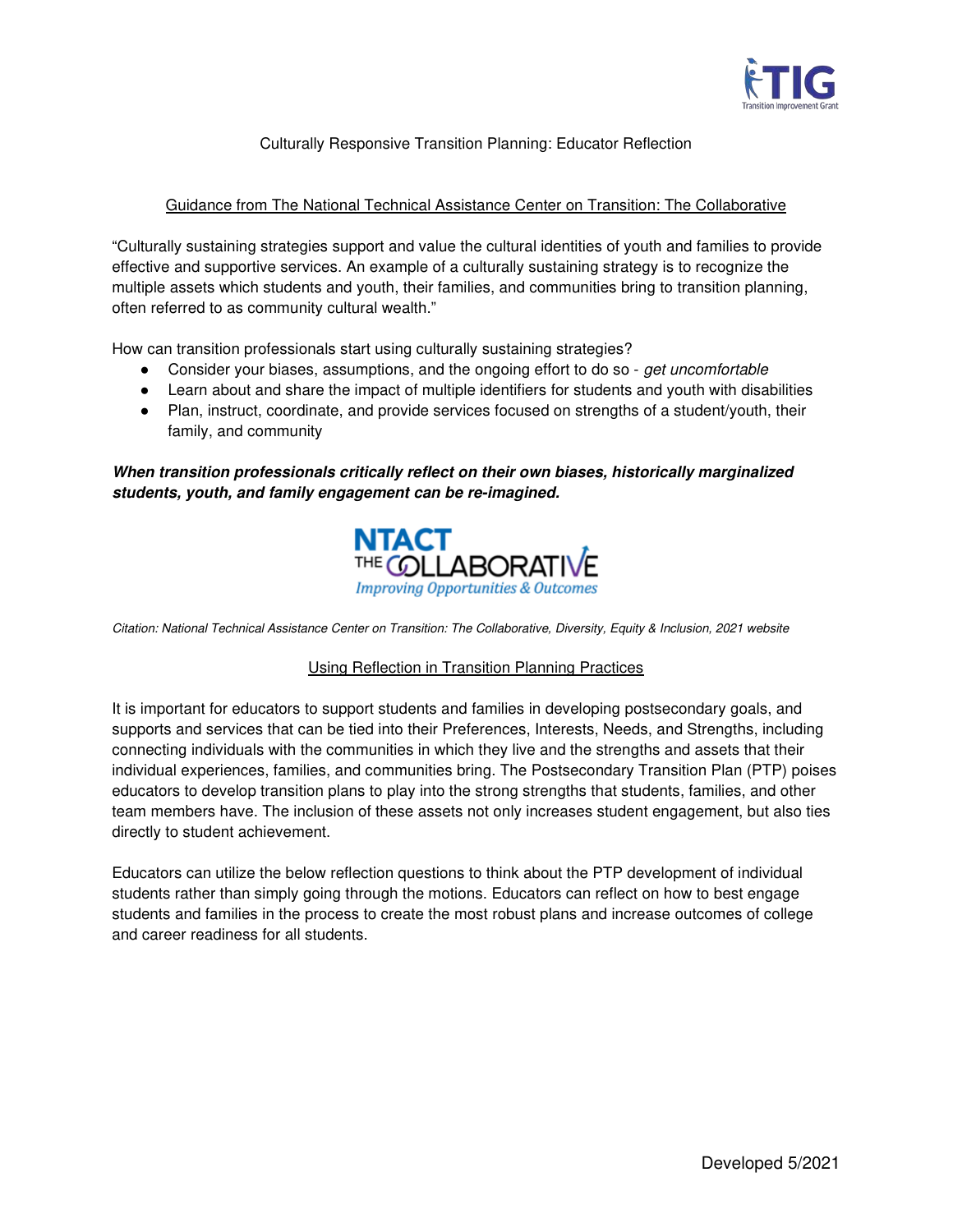

# **Culturally and Linguistically Responsive PTP Development Reflection**

## **Student and Family Invite**

Teacher Reflection Questions

- ❏ Does the family understand the transition process and its importance? How are you going to create a safe space for the meeting, both location and so all members feel comfortable sharing?
- ❏ Does the student have the self-advocacy skills needed to fully participate in their meeting and do they understand the importance of doing so?
- ❏ Does the student have a relationship with an adult (i.e. school staff, community member, family member) that allows them to feel connected, grow, and share? Is that person invited to the meeting?
- ❏ Have you considered different ways to reach out to families that connect to their cultural needs?

# **Postsecondary Transition Goals**

## Teacher Reflection Questions

- ❏ What steps have you taken to make sure that the student feels connected to their school/community?
- ❏ Are the student and family values and beliefs carried out in the postsecondary transition goals?
- ❏ What assumptions are you making about the student and their family that are negatively impacting the development of setting postsecondary goals? Are you allowing for the student and family to freely share their hopes and dreams?

### **Age-Appropriate Transition Assessments**

|                                           | <b>Teacher Reflection Questions</b>                                               |
|-------------------------------------------|-----------------------------------------------------------------------------------|
| $\Box$                                    | How have you addressed high                                                       |
|                                           | expectations for the student as an<br>individual?                                 |
| $\Box$                                    | What methods occurred to discuss the                                              |
|                                           | transition process with the family? What                                          |
|                                           | information would they like to find out?                                          |
|                                           | How will this be discovered and                                                   |
|                                           | communicated?                                                                     |
| $\Box$                                    | How have you addressed bias that may                                              |
|                                           | be present in your analysis of student                                            |
|                                           | assessment results?                                                               |
| $\Box$                                    | Have you allowed for multiple ways the                                            |
|                                           | student can demonstrate their skills,                                             |
|                                           | abilities based on cultural experiences,                                          |
|                                           | beliefs, hopes, and dreams? Are you                                               |
|                                           | building relationships with the student and                                       |
|                                           | family to make them comfortable to do                                             |
|                                           | so?                                                                               |
| $\Box$                                    | Are you using assessments that allow the                                          |
|                                           | student and family to give their voice                                            |
|                                           | openly and freely?                                                                |
| <b>Pre-Employment Transition Services</b> |                                                                                   |
|                                           | <b>Teacher Reflection Questions</b>                                               |
| $\Box$                                    | What opportunities will the student have to                                       |
|                                           | engage in learning opportunities with                                             |
|                                           | individuals of their culture or individuals                                       |
|                                           | with shared experiences?                                                          |
| ❏                                         | Do the student's pre-employment                                                   |
|                                           | transition services provide opportunities                                         |
|                                           | for the student and family to explore high                                        |
|                                           |                                                                                   |
|                                           | expectations?                                                                     |
| ❏                                         | Have you shared culturally relevant<br>and the state of the state of the state of |

- resources and opportunities with the student and family to determine the student's pre-employment transition services?
- ❏ Have transition service opportunities exposed students to individuals with similar cultural backgrounds that can support students in meeting their Post-Secondary Goals?